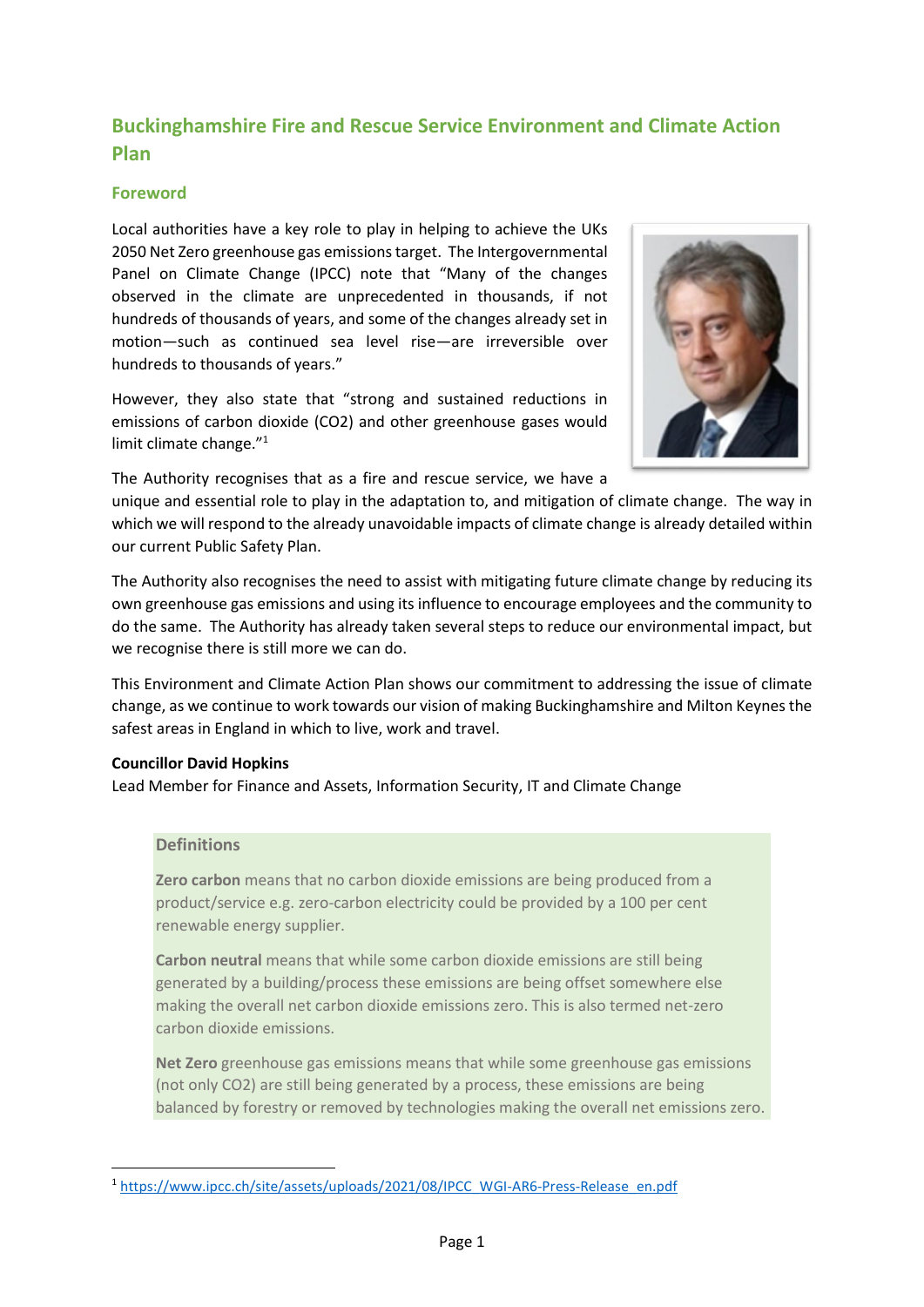# **Introduction**

Our Environment and Climate Action Plan sets out how Buckinghamshire Fire and Rescue Service will respond to climate change through:

- Adaptation optimising our response to extreme weather events such as flooding and wildfires
- Mitigation taking action to reduce our own carbon emissions, while encouraging our staff and communities to do the same

The principles that we will follow in relation to each of these are set out below:

## **Adaptation**

**Prevent, Protect, Respond**

- Work with our communities to identify those most vulnerable from climate change risks and to prevent harm from occurring
- Work in partnership with other organisations to protect our communities and businesses from the risks of climate change
- Ensure areas vulnerable to extreme weather events are identified in our Public Safety Plan and the Local Resilience Forum's Community Risk Register, and the appropriate level of resources and training are in place to respond to the identified risks

#### **Mitigation**

**Buildings and Energy**

- Improve the energy efficiency of our buildings
- Investigate the use of renewable energy in our buildings
- Encourage energy saving amongst our own staff and communities

**Transportation**

- Start to replace diesel vehicles with electric vehicles where practicable
- Encourage car sharing by staff (subject to prevailing internal Covid-19 guidance)

**Waste Reduction**

- Improve our recycling rates
- Reduce paper waste by using electronic systems

**Supply Chain**

• Work with suppliers to reduce carbon emissions in our supply chain

The Service will also look at the financial aspects of climate action, such as investing our money in sustainable investment products, potentially establishing a climate action fund (subject to the level of available funding) and investigating potential grant funding that may be available to help further mitigate our carbon emissions.

Within all the above principles and where it is beneficial to do so, the Service will seek to work collaboratively with other emergency responders, councils and appropriate organisations.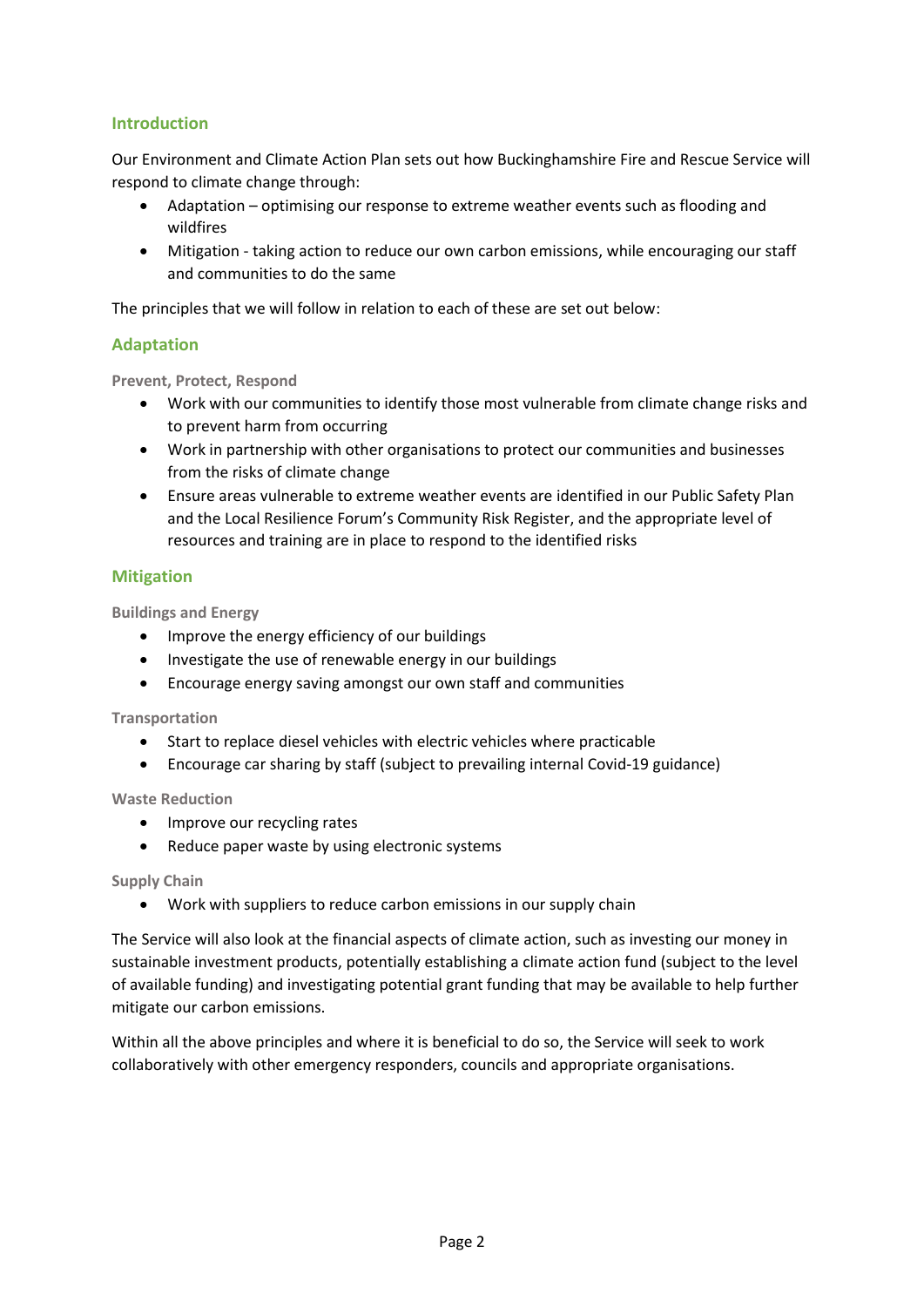# **Current Actions and Future Aims**

For each area listed on the previous page, the table below shows the current actions being taken and the future aims:

| <b>Current Actions</b>                                                                                                                                                                                                                                                                                                                                                                                                                    | Area                                   | <b>Future Aims</b>                                                                                                                                                                                                                                                                                                                                                                                                                     |
|-------------------------------------------------------------------------------------------------------------------------------------------------------------------------------------------------------------------------------------------------------------------------------------------------------------------------------------------------------------------------------------------------------------------------------------------|----------------------------------------|----------------------------------------------------------------------------------------------------------------------------------------------------------------------------------------------------------------------------------------------------------------------------------------------------------------------------------------------------------------------------------------------------------------------------------------|
| • Public Safety Plan identifies key risks<br>• Extreme weather events included on<br>Thames Valley Local Resilience Forum risk<br>register<br>• Staff appropriately trained, including<br>water rescue capability<br>• Advice to communities and businesses<br>provided in relation to extreme weather<br>events such as heatwaves and flooding                                                                                           | Prevent,<br>Protect,<br><b>Respond</b> | • Investigate ways to improve assistance to<br>individuals and business most at risk<br>• Identify potential partners to support our<br>work in relation to climate change<br>• Increase public awareness of potential<br>risks associated with climate change<br>through existing media channels                                                                                                                                      |
| • A number of energy efficiency measures<br>have been implemented, such as solar<br>panels and LED lighting<br>• The Blue Light Hub utilises a number of<br>energy efficiency measures, including a<br>combined heat and power (CHP) plant                                                                                                                                                                                                | <b>Buildings and</b><br><b>Energy</b>  | • Review the energy efficiency of our<br>buildings and include actions to improve<br>this within the next Property Strategy<br>refresh<br>• Investigate the use of renewable energy<br>in our buildings<br>• Look to establish a group like the Green<br>Action initiative (see case study on page<br>4)                                                                                                                               |
| • Electric vehicle charging points at the<br>Blue Light Hub, shortly to be installed at<br>Aylesbury and Marlow<br>• Four electric vehicles purchased for the<br>Prevention team, with four mild hybrids<br>on order<br>Review commenced of continued use of<br>working from home, remote meetings<br>etc.<br>• Promotion of the Cycle to Work scheme<br>• End of life vehicles and equipment<br>donated to Fire Aid if unable to be sold | <b>Transportation</b>                  | • Investigate opportunities to increase the<br>number of electric vehicle charging<br>points at our buildings<br>• Investigate the user of alternative fuels<br>for current vehicles<br>• Monitor developments in electric<br>pumping appliances<br>• Look at ways to promote car sharing<br>amongst staff<br>• Investigate ways to support staff moving<br>to ULEVs<br>• Use existing telematic data to optimise<br>driving behaviour |
| The Business and Systems Integration<br>project replaced the use of paper with<br>electronic methods for a number of key<br>processes (e.g. payslips, expenses claims,<br>invoicing)<br>• The Blue Light Hub utilises advanced<br>rainwater harvesting to reduce water<br>usage                                                                                                                                                           | <b>Waste</b><br><b>Reduction</b>       | • Look at ways to increase recycling<br>• Look at ways to reduce water<br>consumption (e.g. use pressure washers<br>to clean vehicles instead of fire hoses)                                                                                                                                                                                                                                                                           |
| . No specific action taken to date                                                                                                                                                                                                                                                                                                                                                                                                        | <b>Supply Chain</b>                    | • Work with key suppliers to identify<br>opportunities to reduce emissions from<br>their products/services<br>• Incorporate sustainability requirements<br>into new contracts                                                                                                                                                                                                                                                          |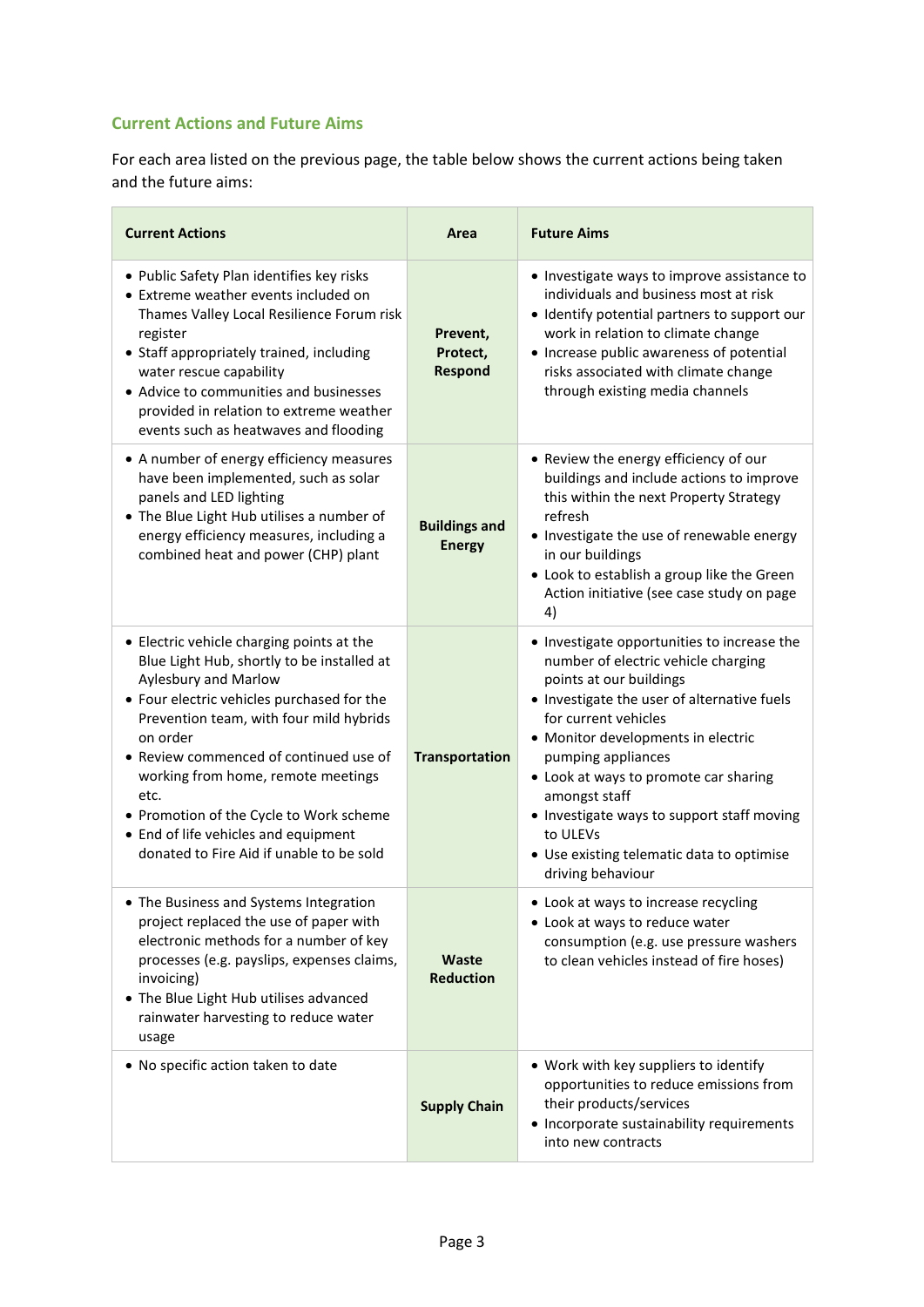Other actions that have already been taken, or are scheduled to be taken are:

- Embed climate change and air quality considerations in policy and decision making. The cover paper for board and committee meetings has already been updated to ensure that the environmental impacts are considered when making decisions. This will help to ensure the alignment of policy, spending and functions with this Environment and Climate Action Plan
- Sustainable investments we will investigate the potential to move some of our investments to dedicated sustainable investment products.

#### **Monitoring**

The Local Government Association (LGA) has teamed up with Local Partnerships to offer local authorities a free Greenhouse Gas Accounting Tool to help local authorities establish their baseline greenhouse gas emissions over a single reporting year.

The Authority will commit to completing this tool to record our emissions baseline, and report progress on work to reduce this on a regular basis. We will also consider what other information it may be useful to capture and report on.

#### **Case Study – Green Action**

The initiative began with conference call meetings between the sustainability representatives of the initial five participating FRSs to shape the campaign. In the first instance calls identified precisely what would be asked of crews (better energy management on stations), how long the first phase of Green Action Energy Savers should run for (four months), what data should be collected (gas and electric meter readings) and how performance would be monitored (kWh consumption compared to the same sites use the previous year). The group also agreed a common approach to weather correction (using heating degree day analysis) and accounting for any other factors that that would skew the data, e.g. station refurbishments. Further to this both internal and external communication channels were utilised to publish results of the competition.

[Source: LGA Climate emergency - fire and rescue services (Report). 10 March 2020.

## **Communications and Training**

Relevant staff are already aware of the need to consider the environmental impacts of all decisions that required board or committee approval.

Once the Environment and Climate Action Plan is approved, this will be communicated to all staff, and our communities, via current media channels.

As well as considering the environmental impact of significant decisions, we are also aware there are a number of day-to-day changes that can be made to reduce negative impacts on the environment. The action plan on page 5 includes actions to communicate with our staff and the wider community, as well as train our staff on how they can make a positive difference to the environment. This includes the potential to start a group like the Green Action initiative (see case study above).